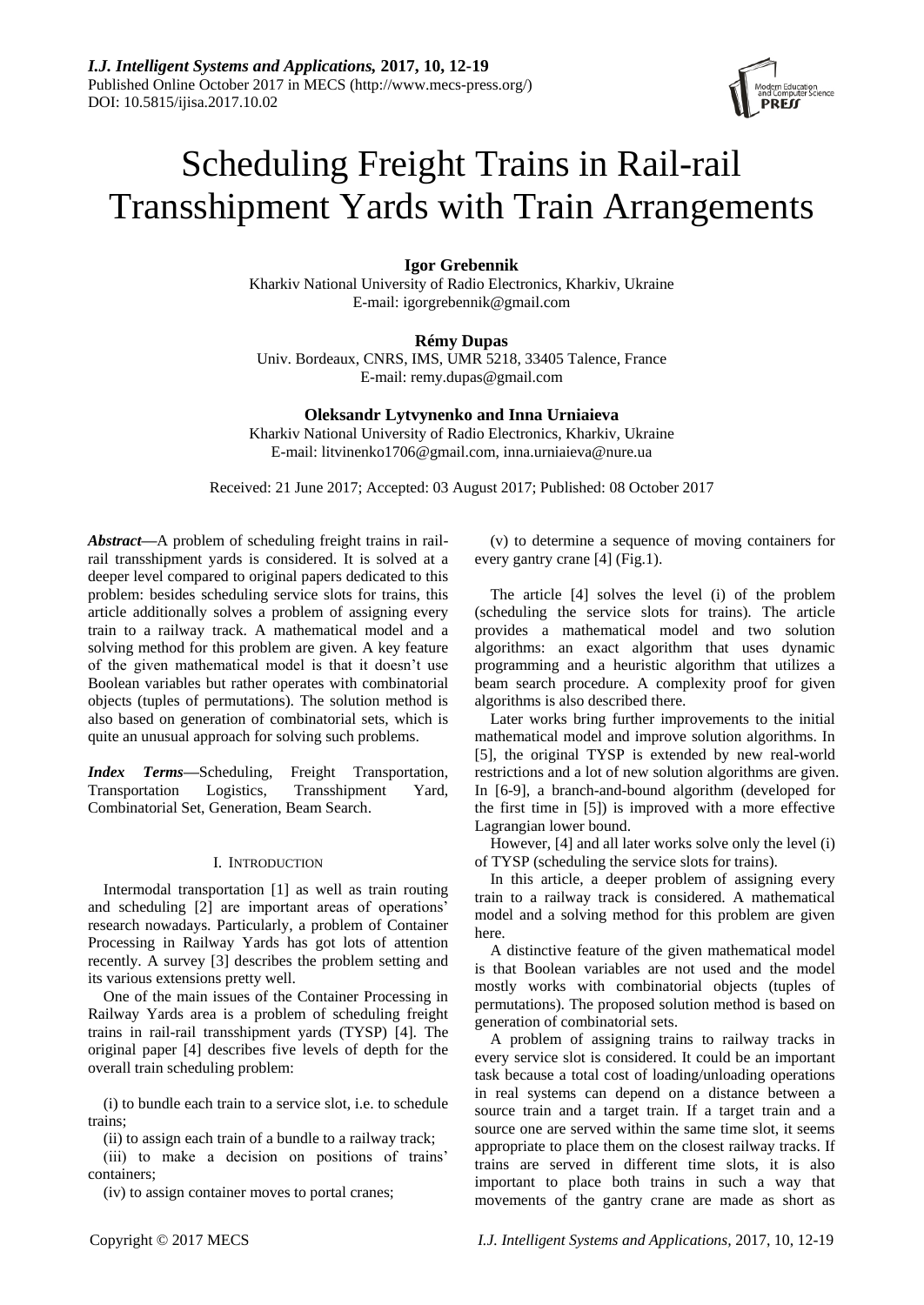possible. In this case, the crane should firstly move containers from the source train to a storage area and then from a storage area to the target train. Thus, both trains

should be as close to the storage area as possible. The remainder of this paper is organized as follows. Section 2 describes a mathematical model of the proposed approach. Section 3 gives details to a solution algorithm. Section 4 presents computational results. Conclusions are given in the final section.



Fig.1. Representation of transshipment yard

## II. THE MATHEMATICAL MODEL

A mathematical model is a further extension of the one proposed in [4] as it describes a more detailed problem: the problem of assigning every train to a railway track (the level 2 according to [4]). Our model describes the problem using combinatorial structures instead of Boolean variables.

We should dwell on the problem [4] once again. There are *G* tracks and a given set *I* of trains, where each train has a predefined number of wagons and a certain load factor, defining a number of containers carried by this train. Each train is then assigned to a service slot  $t =$ 1,…,*T* of *G* simultaneously served trains. This assignment is restricted to the earliest available slot  $e_i$  of a train *i* (the earliest arrival time) and the latest available slot  $l_i$  (the latest departure time). The transshipment yard typically deals with distinct bundles of trains (also known as *service slots*). It means that *G* trains (one per a track) are simultaneously served and jointly leave the system after all container moves required for that bundle of trains have been accomplished. Then another bundle of G trains enters the yard [4]. Every iteration is a service slot.

Thus, some special situations are also considered in [4]:

(1) revisits, i.e. situations, when a train to have already

been unloaded has to enter the transshipment yard again to be loaded with items to have been delivered after the first train's visit;

(2) split moves when a train *i* that carries a container dedicated to a train *j* and is served in a service slot *t* before a service slot *t'* of the train *j*.

A core decision of the transshipment yard scheduling problem (TYSP) involves assigning every train *i* of the given train set *I* to a service slot  $t = 1, \ldots, T$  [4]. In addition to [4], this article solves the problem of assigning every train to one of the tracks at each slot**.** At most *G* trains can be assigned to each slot *t* because *G* is a number of

parallel railway tracks of the transshipment yard [4]. Let us construct the mathematical model of the

problem in terms of combinatorial optimization.

Let's describe each time slot  $t$  using a tuple  $K<sup>t</sup>$ containing an amount of all trains assigned to the slot *t*; we consider assigning every train to a certain railway track, their order is important, so  $K^t = (k_1^t, k_2^t, ..., k_g^t, ..., k_G^t)$ . Here  $k_g^t \in I$  denotes an amount of trains assigned to the time slot *t* and located on a railway track  $g \in G$ .

It's worth noting that while forming a time slot, we are choosing G trains from  $|I|$  possible ones, so that we are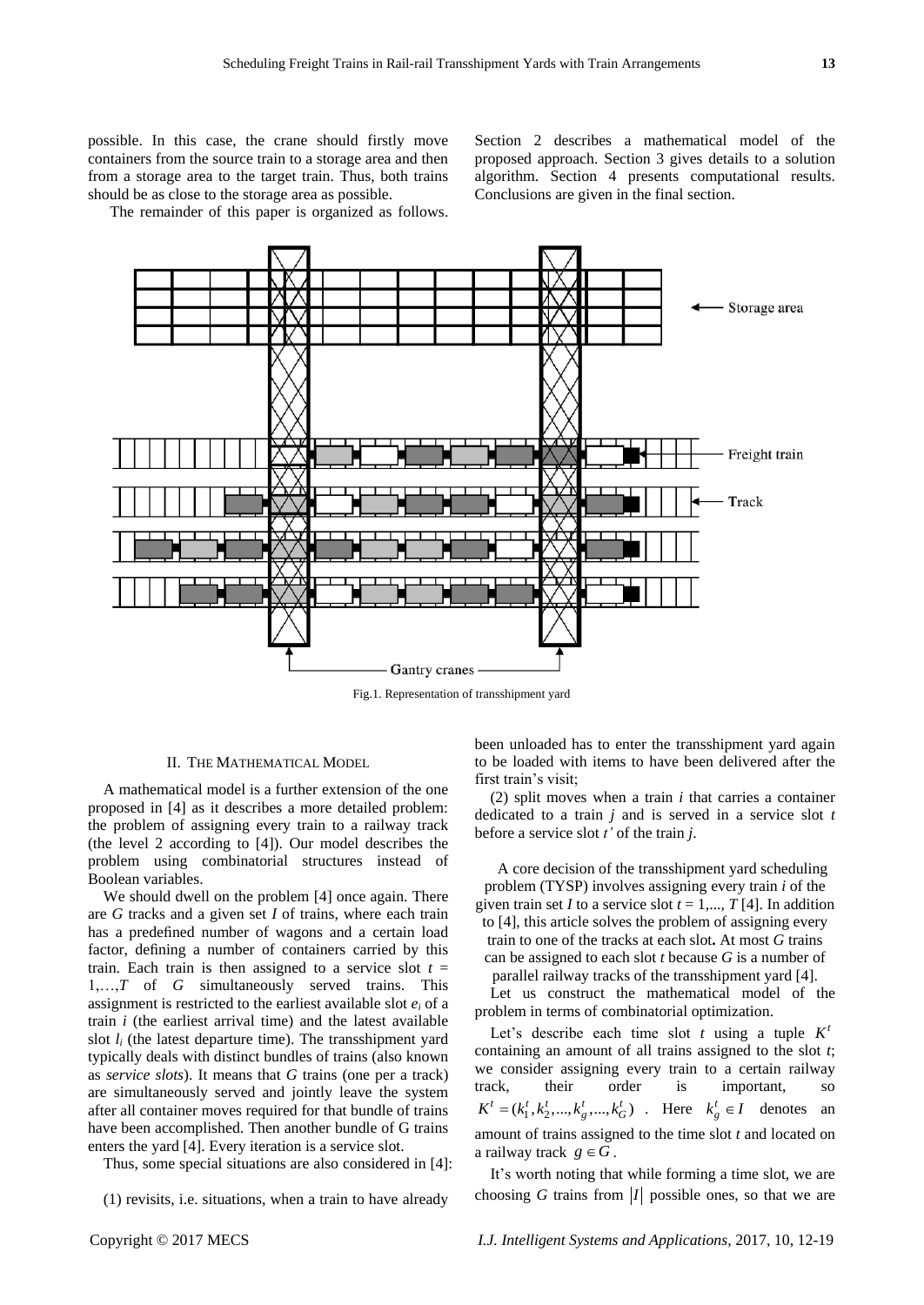choosing  $K^t$ from a set of permutations  $P_{|I|}^G$ (permutations of  $|I|$  elements are taken from  $G$  at one time). So, choosing an optimal time slot  $K^t$  can be treated as the combinatorial optimization problem of choosing the optimal permutation from the set  $K^t \in P_{|I|}^G$ .

In this way, decision variables are time slots  $K^t$ ,  $t = 1,2,...,T$  to have been formed by the trains.

A decision result should meet three points:

1. A number of trains' revisits.

2. A cost of split moves for containers (which depends on assignment of trains to railway tracks) is to be minimized.

3. A cost of moves for containers between trains at the same time slot (which also depends on assignment of trains to railway tracks) is to be minimized.

The objective #1 is the same one as in [4]; the objective #2 is a more general case for the one described in [4] where an only number of split moves is considered; the objective #3 is a new one compared to [4] because trains' assignment to railway tracks is taken into account.

As described in [4], we have the multi-objective optimization problem (the objectives #1 and #2 exist here, but the objective #3 is new) and use linear scalarization to formulate the problem as the single-objective optimization one. Let's describe an objective function and constraints.

$$
\alpha_{1} \sum_{i \in I} y_{i} + \alpha_{2} \sum_{t=1}^{T} \sum_{t'=t+1}^{T} \sum_{p=1}^{G} \sum_{q=1}^{G} z_{tt'} A_{k'_{p} k'_{q}} C^{*}_{pq} + \n+ \alpha_{3} \sum_{t=1}^{T} \sum_{p=1}^{G} \sum_{q=1}^{G} A_{k'_{p} k'_{q}} C_{pq} \rightarrow \min \n z_{tt'} = \begin{cases} 1, & \text{if } t < t \\ 0, & \text{if } t = t \end{cases}
$$
\n(1)

$$
k_g^t \in I \quad \forall t = 1, 2, ..., T , \forall g = 1, 2, ..., G,
$$
 (2)

 $u' = \begin{cases} 0, & \text{if } t = t' \end{cases}$ 

$$
e_{k_g^t} \le t \le l_{k_g^t} \quad \forall t = 1, 2, ..., T, \forall g = 1, 2, ..., G,
$$
 (3)

$$
k_p^t, k_q^{t'} : t \le t' + y_{k_q^{t'}} \cdot M , \qquad (4)
$$

$$
y_i \in \{0,1\} \quad \forall i \in I \tag{5}
$$

where  $I = \{1, 2, ..., N\}$  is a set of the trains (indices *i* and *j*) [4];

 $L_i$  is a set of the trains carrying containers dedicated to the train *i* [4];

*T* is a number of the time slots for trains' (un-)loading (an index *t*) [4];

*G* is a number of parallel tracks within the transshipment

yard (an index *g*) [4];

 $A = [A_{ij}]$ ,  $i, j=1,2,..., N$  is a number of containers the train *i* receives from the train *j* [4];

 $e_i$  is the earliest time slot the train  $i$  may be assigned to [4];

 $l_i$  is the latest time slot the train *i* may be assigned to [4]; *M* stands for a Big integer value (e.g.,  $M = T - 1$ ) [4];

 $\alpha_1, \alpha_2, \alpha_3$  are given weights for the objectives #1-#3,  $\alpha_1, \alpha_2, \alpha_3 \geq 0$ ;

 $y_i$  denotes a binary variable: 1, if the train *i* has to revisit the yard; 0, otherwise [4];

 $K^t = (k_1^t, k_2^t, \ldots, k_G^t) \in P_{[1]}^G$  is the time slot *t* formed by *G* trains assigned to the railway track;

 $C_{pq}$  determines a cost of picking a container from the source train on a track *p* and dropping it to the target train on a track *q*, if the trains are served within the *same time slot*;

 $C_{pq}^*$  is a cost of picking a container from the source train on a track *p* and dropping it to the target train on a track *q*,

if the trains are served at *different time slots* (a cost of the split move).

Costs  $C_{pq}$  and  $C_{pq}^*$  are *predefined* values that can be calculated once (during an initialization procedure).

$$
C_{pq} = c_{pq} \tag{6}
$$

$$
C_{pq}^* = c_{p0} + c_{0q} \tag{7}
$$

Here  $c_{pq}$  is a constant cost of moving a container from the track *p* to the track *q*.

The storage area is denoted by a fictitious track 0. If the container is moved directly, the movement cost  $C_{pq}$ is just a cost of the direct container move  $c_{pq}$ . But if the trains are served at different time slots, then, first of all, a container should be moved from the source train to the storage area  $(c_{p0})$  and later from the storage area to the target train ( $c_{0q}$ ), so that  $C_{pq}^{*} = c_{p0} + c_{0q}$ .

All constants  $c_{pq}$  depend on the specific transshipment yard. In the simplest case, if the cost depends only on a distance between railway tracks, and neighboring tracks are located approximately at the same distance,  $c_{pq}$  can be calculated as  $|p-q|$ .

The condition (3) ensures that each train is served within the acceptable time slot  $[e_i; l_i]$ .

Similar to the condition  $(4)$  in  $[4]$ , our condition  $(4)$ ensures that the source train  $k_p^t$  arrives before the target train  $k_q^t$  (but if the target train revisits, then the condition is always satisfied due to a right summand).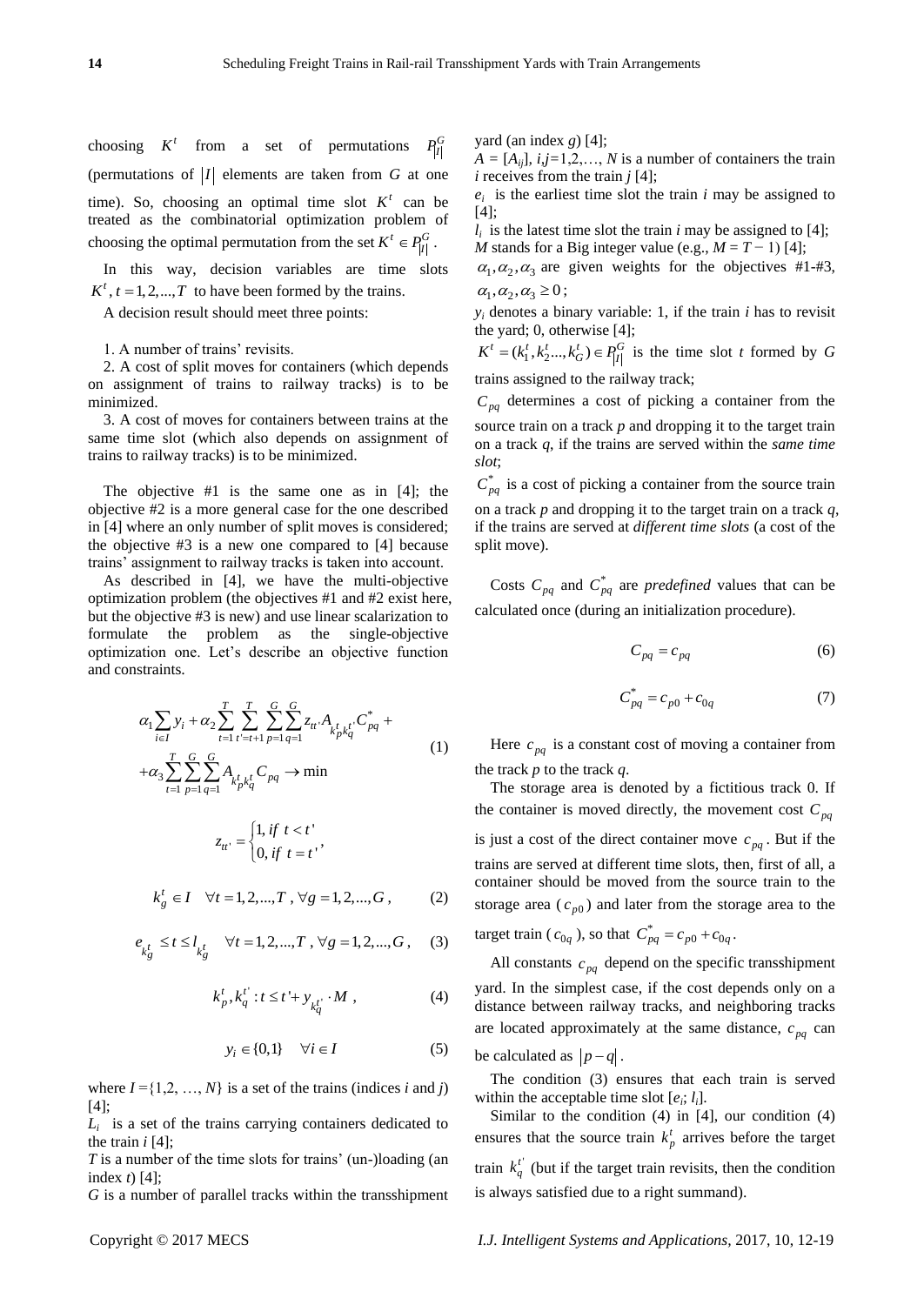#### III. A SOLUTION ALGORITHM

We use the *beam search procedure* from [4] with an only distinction that we arrange the trains while forming every slot in order to minimize a sum of the move costs:

- between the trains within the current slot (a *direct move cost*);
- from the trains at the current slot to the staging area (if the trains have containers for other trains that are not at the current slot) – a *split move begin cost*;
- from the staging area to the trains at the current slot (if the staging area has containers for the trains at the current slot) – a *split move end cost*.

For now, minimization of the move costs is achieved by a simple exhaustive search over all permutations of the trains.

Let us briefly recall main steps of the algorithm [4]:

- 1. At the first step, *t*=0 and we have no schedules yet. It means that we have an empty node in an acyclic graph [4]. Let us call it a parent node.
- 2. Increase *t* and generate a set of possible time slots  $K^t = (k_1^t, k_2^t, \ldots, k_G^t) \in P_{|I|}^G$ .
- 3. Calculate a value of (1) for each generated slot and select the best *BW* (a beam width and a predefined parameter) in terms of (1).
- 4. For each *BW* selected slot, build a new node in the acyclic graph [4] which is located under the parent node and recursively call the step 2 with setting this node as the parent one.

*Example*. Given  $G=2$  tracks, 4 trains  $I = \{1,2,3,4\}$  and a beam width *BW*=2. The acyclic graph from [4] (in some different form: a node text indicates the current slot instead of the trains already scheduled up to the current slot), produced by the solution algorithm, is depicted in Fig.2. Nodes selected by the beam search are marked in a bold font; some nodes are also replaced by '…':



Fig.2. An example of a solution graph

The top of the graph is here the beginning *t*=0.

The next level *t*=1 represents a few possible variants of slots, i.e.  $(12)$ ,  $(13)$ , ....  $(43)$ . It should be noted that the slots (12) and (21) are different because train arrangement is important. For example, the train 2 has to unload containers to the staging area (which is considered as the track 0 which is closer to the track 1) and therefore it makes sense to place the train 2 to the track 1, which

means that the slot (21) has a lower cost compared to (12).

Having generated all  $\left| P_4^2 \right| = 12$  possible slots  $K^1$ , the beam search procedure selects *BW*=2 slots/nodes with the best value of (1) for expanding. Other slots/nodes are excluded from further consideration. Let's assume that we selected slots (12) and (43).

#### IV. COMPUTATIONAL RESULTS

We implemented the solution algorithm in Python 2.7. A developed application is available online at http://tsylitvinenkoapps.rhcloud.com/. Please take a look at screenshots of an example of input data and its solution in Figs. 3, 8, 9, 10.

Computational experiments were carried out to show how train arrangement impacts a solution quality and time. We generated a bunch of test instances. Every instance is a combination of following input parameters:

- 9 options of a train count *N*=6,7, … ,14;
- 4 options of a track count *G*=2,3,4,5;
- 4 options of a track-track move cost:

$$
c_{pq} = cost\_coef * |p - q|
$$
, cost\\_coef = 1,10,50,100;

 5 various numbers of the target trains for each train: when each train carries containers for 1,2,3,4,5 other trains; in other words, a various sparseness of a matrix *A*: 1  $\sum_{i=1}^{N} A_{ij} = 1, 2, 3, 4, 5, \quad j = 1, 2...$ *ij i*  $A_{ij} = 1, 2, 3, 4, 5, j = 1, 2...N$  $\sum_{i=1}^{N} A_{ij} = 1, 2, 3, 4, 5, j = 1, 2...N$ . Let us denote

this parameter as *cargos\_per\_train*.

Objective weights were taken equal for all instances  $\alpha_1 = \alpha_2 = \alpha_3 = 1$ .

We solved each of  $9*4*4*5=720$  instances twice: without train arrangement (solving only the level 1 issue described in [4]) and with train arrangement (solving also the level 2). For every instance, we calculated a relative time increase and a relative cost decrease of the solution with arrangements compared to the solution without arrangements:

$$
cost\_decrease = (c_1-c_2)/c_2,
$$
 (8)

$$
time\_increase = (t_2 - t_1)/t_1 \tag{9}
$$

where  $c_1$  and  $c_2$  determine values of the expression (1) for the solutions with and without arrangements;  $t_1$  and  $t_2$ define the solution time for the solutions with and without arrangements respectively.

One can find a full set of the solution data at https://goo.gl/D36bf7.

We have analyzed in what way each described input parameter may impact both the time increase and the cost decrease. Results are depicted in Figs. 4-7. Y-axis in all diagrams contains logarithms of *cost\_decrease* and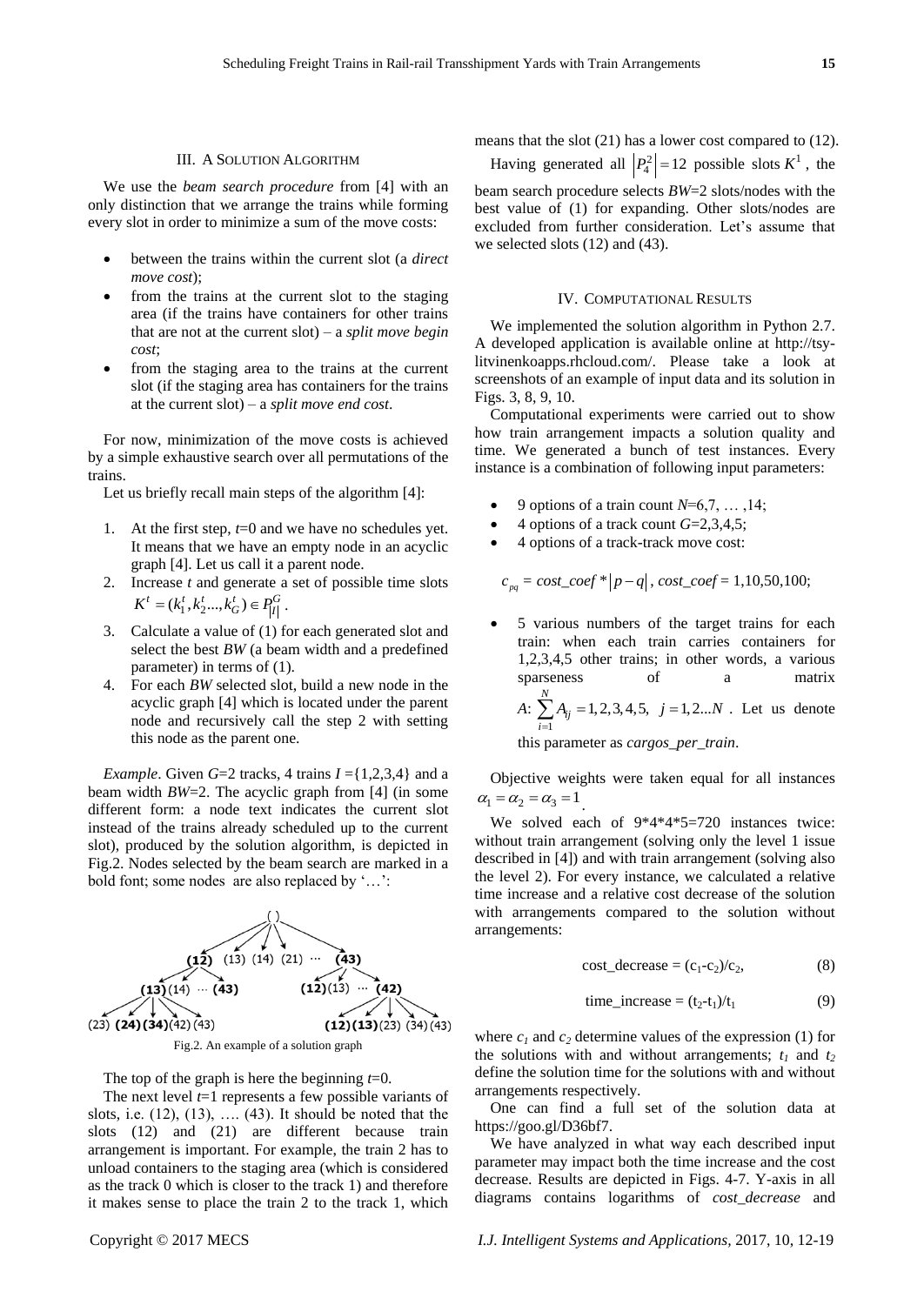*time\_increase* (*y=lg cost\_decrease, y=lg time\_increase*), while X-axis contains values of a specific input parameter.

The diagrams show that *G* and *cargos\_per\_train* directly impact both the cost decrease and the time increase while *n* generally impacts the time increase and *cost coef* does not seem to impact either the time increase or the cost decrease.

| <b>Source</b>                                             | <b>Target</b>                                                       |                  |                |              |
|-----------------------------------------------------------|---------------------------------------------------------------------|------------------|----------------|--------------|
| train $#$                                                 | train $#$                                                           | <b>Box count</b> |                |              |
| 1                                                         | 4                                                                   | 16               |                | <del>⋒</del> |
| $\overline{2}$                                            | 5                                                                   | 72               |                | 侖            |
| 0                                                         | 2                                                                   | 55               |                | 侖            |
| 5                                                         | $\bf{0}$                                                            | 86               |                | m            |
| 4                                                         | 1<br>$\ddot{\mathbf{v}}$                                            | 92               |                | m            |
| 3                                                         | 2                                                                   | 13               |                | 侖            |
|                                                           |                                                                     |                  |                |              |
| + cargo                                                   |                                                                     |                  |                |              |
| Solution                                                  |                                                                     |                  |                |              |
|                                                           |                                                                     |                  |                |              |
|                                                           |                                                                     |                  |                |              |
|                                                           |                                                                     |                  |                |              |
|                                                           |                                                                     |                  |                |              |
|                                                           | Criteria 1 - revisited trains count                                 |                  | 3              |              |
|                                                           | Criteria 2 - split moves cost (track-<br>storage and storage-track) |                  | $\overline{2}$ |              |
| Limit max slot count<br>Criteria weights<br>(track-track) | Criteria 3 - direct moves cost                                      |                  | 1              |              |
|                                                           |                                                                     |                  |                |              |
|                                                           | Solution time limit, seconds                                        |                  |                |              |
| 10                                                        |                                                                     |                  |                |              |
|                                                           |                                                                     |                  |                |              |
| Solution method<br>Exact solution                         |                                                                     |                  |                |              |
|                                                           | Use beam search heuristic                                           |                  |                |              |

| Yard                      |                                                   |                                                               |
|---------------------------|---------------------------------------------------|---------------------------------------------------------------|
| Arrange trains            |                                                   |                                                               |
| <b>Track count</b>        | 3                                                 |                                                               |
|                           | Box move costs                                    |                                                               |
| <b>Track-track</b>        |                                                   |                                                               |
| Symmetric                 |                                                   |                                                               |
| $0 - 0$                   | $0 - 1$                                           | $0 - 2$                                                       |
|                           | 1                                                 | 2                                                             |
| $1 - 0$<br>$\overline{1}$ | $1 - 1$                                           | $1 - 2$<br>1                                                  |
|                           |                                                   |                                                               |
| $2 - 0$<br>2              | $2 - 1$<br>1                                      | $2 - 2$                                                       |
|                           |                                                   |                                                               |
|                           | Track-storage-track                               |                                                               |
| Symmetric                 |                                                   |                                                               |
| Track #                   | <b>Track-storage</b>                              | Storage-track                                                 |
| $\bf{0}$                  | 1                                                 | 1                                                             |
| 1                         | 2                                                 | $\overline{2}$                                                |
| 2                         | 3                                                 | 3                                                             |
| <b>Trains</b>             |                                                   |                                                               |
| <b>Train count</b>        | 6 <sup>1</sup><br>$\overline{\phantom{a}}$<br>$+$ |                                                               |
| Train#                    | Earliest arrival slot #                           | Latest departure slot #                                       |
| $\bf{0}$                  | 1                                                 | 3                                                             |
| 1                         | 1                                                 | <b>Not limited</b>                                            |
| 2                         | <b>Not limited</b>                                | 3                                                             |
|                           |                                                   | Fig.3. A screenshot of the developed application (input data) |



Fig.4. cost\_decrease and time\_increase (y axis) for various N (x axis)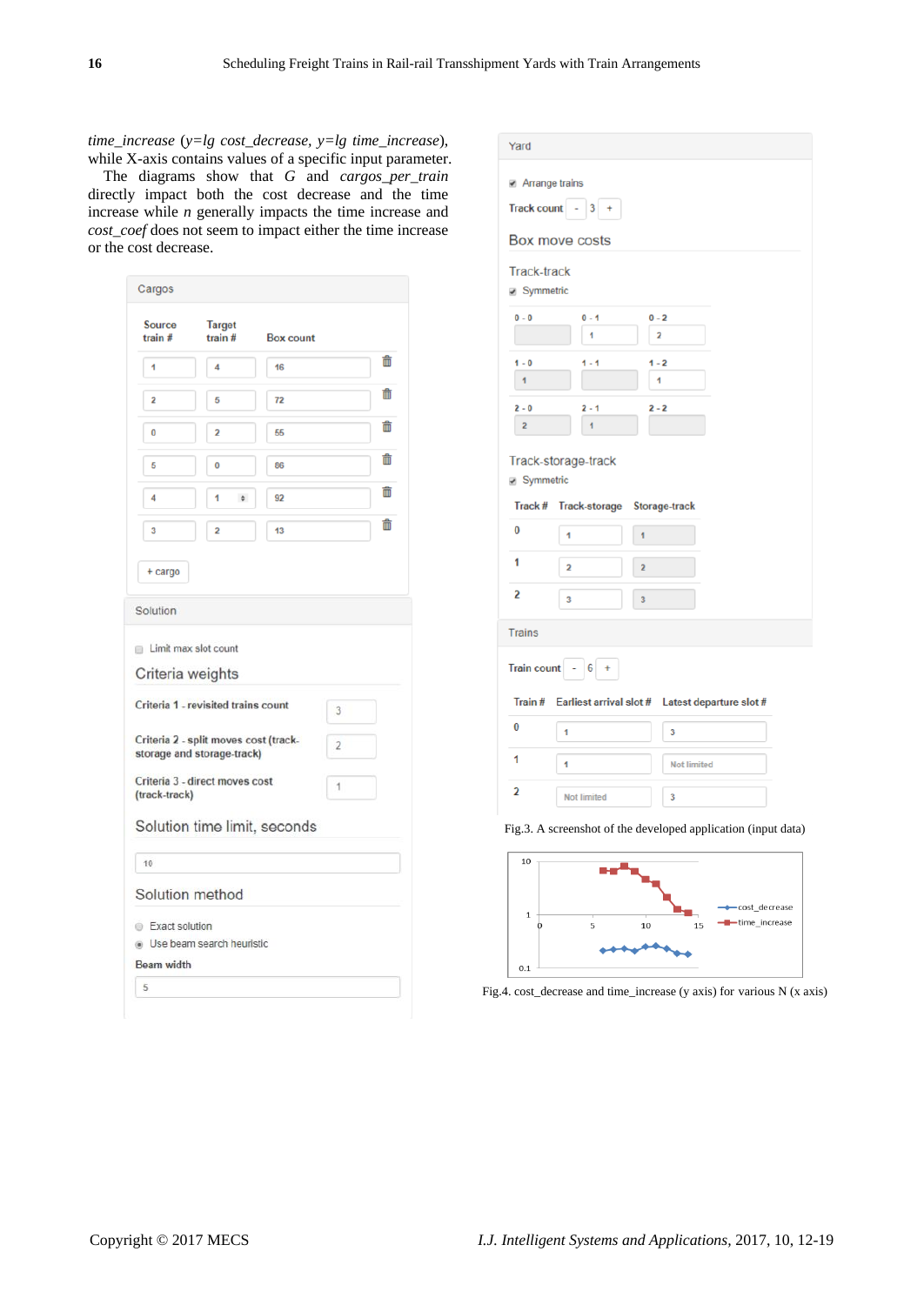

 $10$ cost decrease  $\overline{1}$ -T-time\_increase  $50$ 100  $150$  $0.1$ 

Fig.5. cost\_decrease and time\_increase (y axis) for various G (x axis)





Fig.7. cost\_decrease and time\_increase (y axis) for various cargos\_per\_train (x axis)

### V. CONCLUSION

This article solves the second level of the transshipment yard scheduling problem, which includes assignment of the trains to the certain tracks.

The mathematical model and the solving method have been given for the described problem.

The article also describes TYSP in terms of the combinatorial optimization instead of using Boolean variables.

In computational experiments, we figured out that the solving problem for the second level allows decreasing the total schedule cost. However, more computational time is required to arrange the trains to the tracks.

The algorithm of the train arrangement could be improved in order to decrease computational time.

| <b>Trains visited</b><br>Once |                   |                        | Twice |       |                               |                              |    |
|-------------------------------|-------------------|------------------------|-------|-------|-------------------------------|------------------------------|----|
| $\bullet$<br>$2-5$            | $\bullet$<br>3.52 | $\bullet$<br>no cargos |       |       |                               |                              |    |
| Storage Area                  |                   | <b>Current slot</b>    |       |       |                               |                              |    |
| $5-0$                         | $\bullet$         | $\bullet$              |       | Moves |                               |                              |    |
| $1 - 4$                       | $4-1$             |                        |       |       | Type Source Target Cargo Cost |                              |    |
|                               |                   |                        |       |       |                               | direct train #1 train #4 1-4 | 16 |
|                               |                   |                        |       |       |                               | direct train #4 train #1 4-1 | 92 |
|                               |                   |                        |       |       | Total slot cost 108           |                              |    |
| Not visited trains            |                   |                        |       |       |                               |                              |    |
| $\bullet$                     |                   |                        |       |       |                               |                              |    |
|                               |                   |                        |       |       |                               |                              |    |

Fig.8. A screenshot of the developed application (its solution for the second slot)

| Once                     |                                  |                     |                    | Twice |              |                 |             |                   |    |
|--------------------------|----------------------------------|---------------------|--------------------|-------|--------------|-----------------|-------------|-------------------|----|
| $\bullet$<br>$2 - 5$     | $\overline{3}$<br>no cargos      | $\bullet$<br>$4-21$ | $\bullet$<br>$1-4$ |       |              |                 |             |                   |    |
| Storage<br>Area<br>$5-0$ | <b>Current slot</b><br>$\bullet$ | 2 revisit           |                    |       | <b>Moves</b> |                 |             |                   |    |
|                          | $0-2$                            | $3-2$               |                    |       | <b>Type</b>  | <b>Source</b>   |             | Target Cargo Cost |    |
|                          |                                  |                     |                    |       | direct       | train $#0$      | train<br>#2 | $0 - 2$           | 55 |
|                          |                                  |                     |                    |       |              |                 |             |                   |    |
|                          |                                  |                     |                    |       | split_end    | storage<br>area | train<br>#0 | $5 - 0$           | 86 |

Fig.9. A screenshot of the developed application (its solution for the third slot)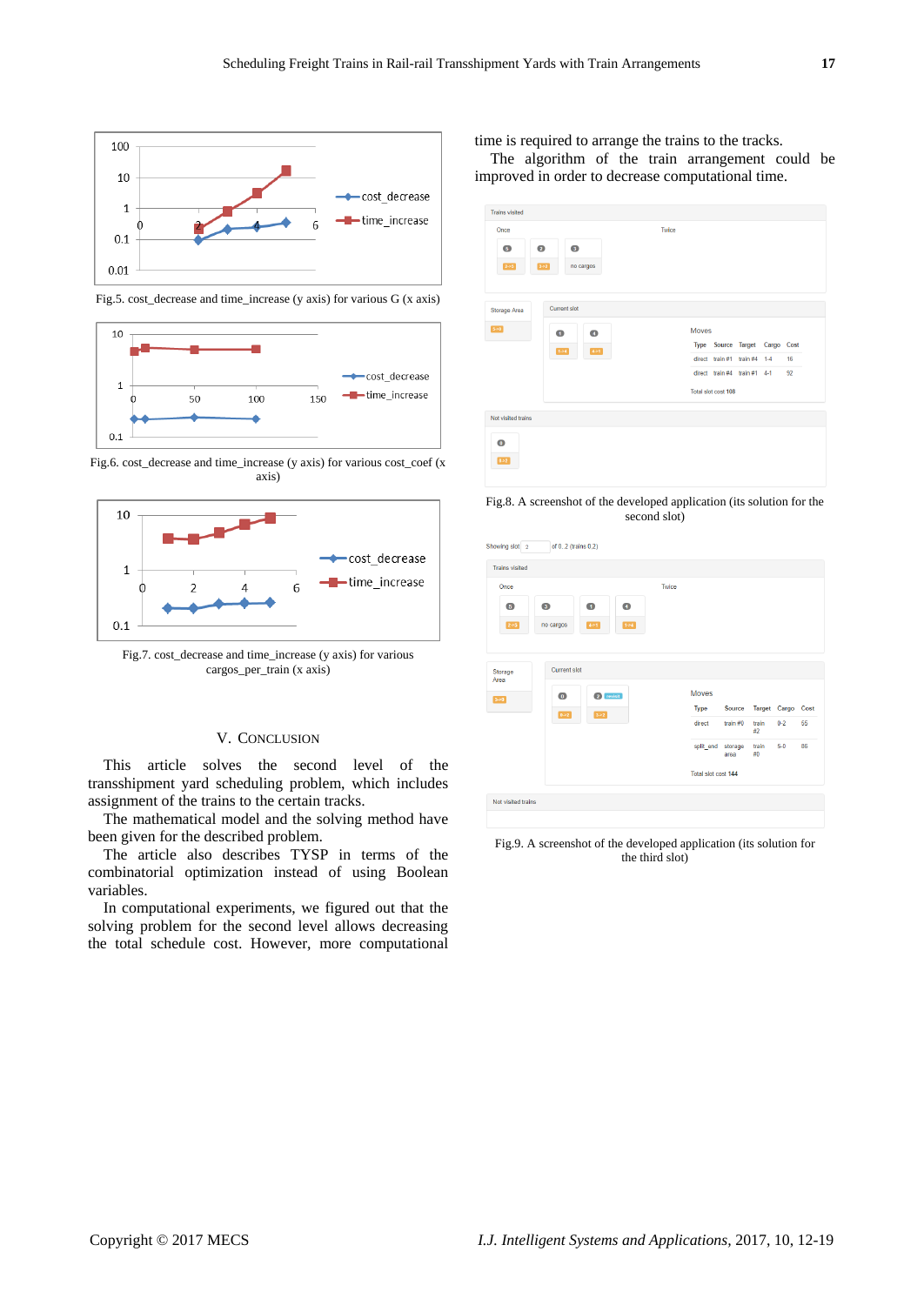| ◯ Start<br><sup>®</sup> Progress<br>○ Finish |                              |                         |       |                     |          |                           |       |      |
|----------------------------------------------|------------------------------|-------------------------|-------|---------------------|----------|---------------------------|-------|------|
| Showing slot 0                               | of 02 (trains 5,2,3)         |                         |       |                     |          |                           |       |      |
| <b>Trains visited</b>                        |                              |                         |       |                     |          |                           |       |      |
| Once                                         |                              |                         | Twice |                     |          |                           |       |      |
| Storage<br>Area                              | Current slot                 |                         |       |                     |          |                           |       |      |
|                                              | $\overline{2}$<br>$\sqrt{5}$ | $\overline{\mathbf{3}}$ |       | <b>Moves</b>        |          |                           |       |      |
|                                              | $5 - 0$<br>$2 - 5$           | $3 - 2$                 |       | <b>Type</b>         |          | Source Target             | Cargo | Cost |
|                                              |                              |                         |       | split begin         | train #5 | storage<br>area           | $5-0$ | 86   |
|                                              |                              |                         |       | direct              |          | train $#2$ train $#5$ 2-5 |       | 72   |
|                                              |                              |                         |       | direct              |          | train $#3$ train $#2$ 3-2 |       | 13   |
|                                              |                              |                         |       | Total slot cost 171 |          |                           |       |      |
| Not visited trains                           |                              |                         |       |                     |          |                           |       |      |
|                                              |                              |                         |       |                     |          |                           |       |      |

Fig.10. A screenshot of the developed application (its solution for the first slot)

#### **REFERENCES**

- [1] T. Crainic and K. Kim, "Intermodal transportation", Handbooks Oper. Res. Manag. Sci., Vol.14, pp.467–537, 2007.
- [2] J.-F. Cordeau, P. Toth, and D. Vigo, "A Survey of Optimization Models for Train Routing and Scheduling", Transp. Sci., Vol.32, pp.380–404, 1998.
- [3] N. Boysen, M. Fliedner, F. Jaehn, et al., "A Survey on Container Processing in Railway Yards", Transp. Sci., Vol.47, pp.312–329, 2013.
- [4] N. Boysen, F. Jaehn, and E. Pesch, "Scheduling Freight Trains in Rail-Rail Transshipment Yards", Transp. Sci., Vol.45, pp.199–211, 2011.
- [5] N. Boysen, F. Jaehn, and E. Pesch, "New bounds and algorithms for the transshipment yard scheduling problem", J. Sched., Vol.15, pp.499–511, 2012.
- [6] M. Barketau, H. Kopfer, and E. Pesch, "A Lagrangian lower bound for the container transshipment problem at a railway hub for a fast branch-and-bound algorithm", J. Oper. Res. Soc., Vol.64, pp.1614–1621, 2013.
- [7] P.K. Agrawal, M. Pandit, H.M. Dubey,"Improved Krill Herd Algorithm with Neighborhood Distance Concept for Optimization", International Journal of Intelligent Systems and Applications(IJISA), Vol.8, No.11, pp.34-50, 2016.
- [8] H.A.R. Akkar and F.R. Mahdi,"Grass Fibrous Root Optimization Algorithm", International Journal of Intelligent Systems and Applications(IJISA), Vol.9, No.6, pp.15-23, 2017.

[9] S.P. Singh and S.C. Sharma,"A Particle Swarm Optimization Approach for Energy Efficient Clustering in Wireless Sensor Networks", International Journal of Intelligent Systems and Applications(IJISA), Vol.9, No.6, pp.66-74, 2017.

#### **Authors' Profiles**



**Igor Grebennik** was born in 1966. He is D.Sc., professor, Chair of Systems Engineering Department at Kharkiv National University of Radio Electronics. I.Grebennik is an author of more than 180 publications and eight books.<br>Scientific interests: Combinatorics,

Scientific interests: Combinatorial Generation, Combinatorial Optimization, Combinatorial Optimization Problems of Placement of Objects, Mathematical Modeling, Vehicle routing problems.



**Rémy Dupas** was born in 1961. He is a professor at University of Bordeaux. Scientific interests: operational research, combinatorial optimization, industrial engineering, production and transportation problems (scheduling, supply chain planning and vehicle routing).